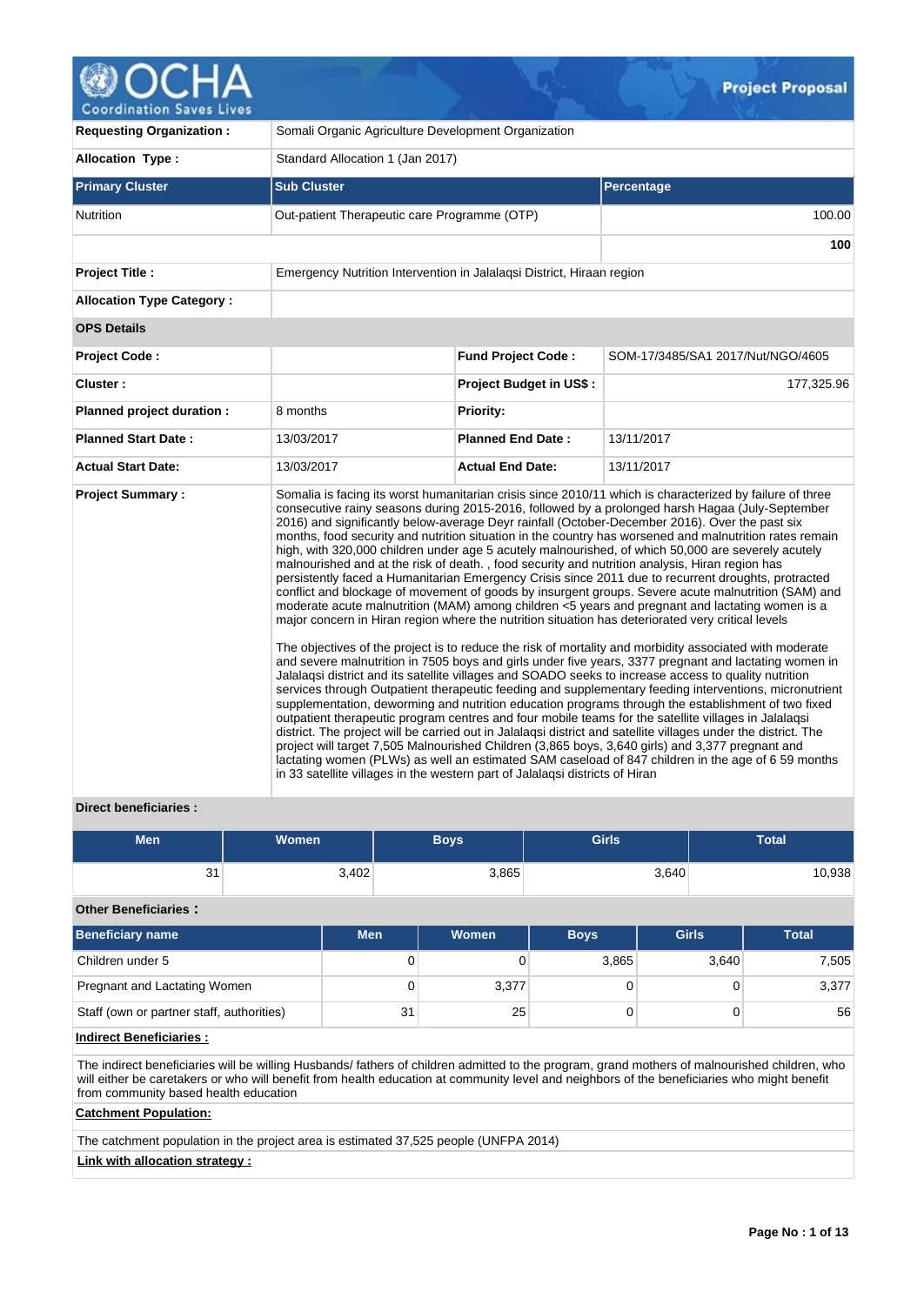Severe drought continues to worsen across Somalia, due to the failure of three consecutive rainy seasons during 2015-2016, followed by a prolonged dry season Hagaa (July-September 2016) and significantly below-average Deyr rainfall (October-December 2016). The scale of the drought in Hiran region call urgent action to the situation and scale up response that focusing on the areas affected by the current drought. This project is responding to the worsening drought condition in Jalalaqsi and its satellite villages in the district and save-life of 7505 Boys and girls, and 3377 pregnant and lactating women in the affected areas. The project will also seek to provide life saving interventions with resilience component with the intention of mitigating shocks either from increased impact of the drought or any other emerging phenomena.

The project will in cooperate basic nutrition service package activities and treatment of uncomplicated severe acute malnutrition with capacity building for both staff and the community thus contributing to cluster objective 1, 2 and 3.

If the project is approved for funding it will go a long way in protecting lives of more than 7000 vulnerable children from morbidity and mortality related to malnutrition, 847 of these who are already at risk of death due to malnutrition. The severity of the situation could be worse considering that the gap in nutrition service provision since April,2016. The project will also assist pregnant and lactating women whose situation has been worsened by gender in equality and changing dynamics as families separate and disintegrate due to the effect of the drought. The project will offer support for them to feed their children appropriately, especially those with children under 5, so as to reduce the risk of increased prevalence of disease and possible death among these children. Mothers and children will also receive primary prevention services like EPI and health education so as to prevent occurrence and severity of disease even with the threat of increased prevalence of water borne and water washed diseases.

#### **Sub-Grants to Implementing Partners :**

| <b>Partner Name</b> | <b>Partner Type</b> | <b>Budget in US\$</b> |
|---------------------|---------------------|-----------------------|

#### **Other funding secured for the same project (to date) :**

| <b>Other Funding Source</b> | <b>Other Funding Amount</b> |
|-----------------------------|-----------------------------|
|                             |                             |

### **Organization focal point :**

| <b>Name</b>          | <b>Title</b> | <b>Email</b>         | <b>Phone</b>  |
|----------------------|--------------|----------------------|---------------|
| Dr. Osman Gedow Amir | CEO SOADO    | soadongo@hotmail.com | +254723469342 |
| <b>BACKGROUND</b>    |              |                      |               |

## **1. Humanitarian context analysis**

Somalia is facing its worst humanitarian crisis since 2010/11 which is characterized by failure of three consecutive rainy seasons during 2015-2016, followed by a prolonged harsh Hagaa (July-September 2016) and significantly below-average Deyr rainfall (October-December 2016). Severe drought continues to worsen across Somalia and drought conditions exacerbated also expanded to other regions in southern and central Somalia, including Hiraan region (OCHA 2016). Acute food insecurity is expected to continue with increased intensity. Over the last two decades, Somalia has suffered conflict, political instability, natural and economic shocks that have resulted in acute hunger and malnutrition. Famine in 2010/2011, resulted in acute food and nutrition crises that led to the death of over 250 000 people (FSNAU), a situation which should not be repeated.

The humanitarian situation in Hiran has become increasingly fragile towards the end of 2016 (OCHA, 2016).Drought conditions are deepening and have expanded in most areas of including Jalaqsi. OCHA identifies Jalalaqsi as one of the worst affected areas of south central (OCHA pre fimine report, 2017). The Deyr rainy season, which usually extends from October to December, has so far been poor,and high temperatures combined with limited amounts of rain in October 2016 that have led to drought conditions. Crop and pasture losses are widespread, and water shortages common. Substantial increases in water prices are being reported in Jalalaqsi, with price hikes of as much as 50% (OCHA,2017).

Worsening drought conditions have increased displacement and put additional pressure on limited services and family structures hence leading to family separation, intimate partner violence and an increase in harmful social norms such as child marriage and child labour. Over the past six months, food security and nutrition situation in the country has worsened and malnutrition rates remain high, with 320,000 children under age 5 acutely malnourished, of which 50,000 are severely acutely malnourished and at the risk of death. The ongoing drought continues to be the main driver of humanitarian crisis in Somalia, and the analysis suggests that the current crisis is likely to intensify during the coming months and due to the projected below-average Gu rainfall 2017. The likelihood of a famine remains real should Gu rainfall fail and delivery of humanitarian assistance is hampered to people in need (FESNET/FSNAU 16 Jan 2017).

Crop production was poor in HirShabelle as the Shabelle River level in Hiraan region has reached the lowest in two consecutive dry seasons of 2015 and 2016 and therefore unable to support irrigation farming. Downstream in Jalalaqsi,Mahaday, Jowhar and Balcad districts, the river has dried up pushing the prices of water and food up. Of the four main livelihood groups, namely the pastoral, agropastoral, riverine

(cropping) and urban, pastoralists are most affected because they have the least options of coping with shocks. Already,some 80,000 pastoralists have migrated from Belet Weyne,Mudug, Galgaduud, Middle Shabelle regions and Zone five of Ethiopia to Matabaan, Maxaas and east of Belet Weyne district of Hiraan region. These areas have some pasture and water as they received some rains in November. However, women,children and the elderly are left behind with no limited or no food and water. Both Hiran and Middle Shebelle have been hotspots for AWD/Cholera outbreak for the last two months. Some 150 cases were recorded in Middle Shebelle while some 60 cases were seen in Hiraan only in the last two weeks o

#### **2. Needs assessment**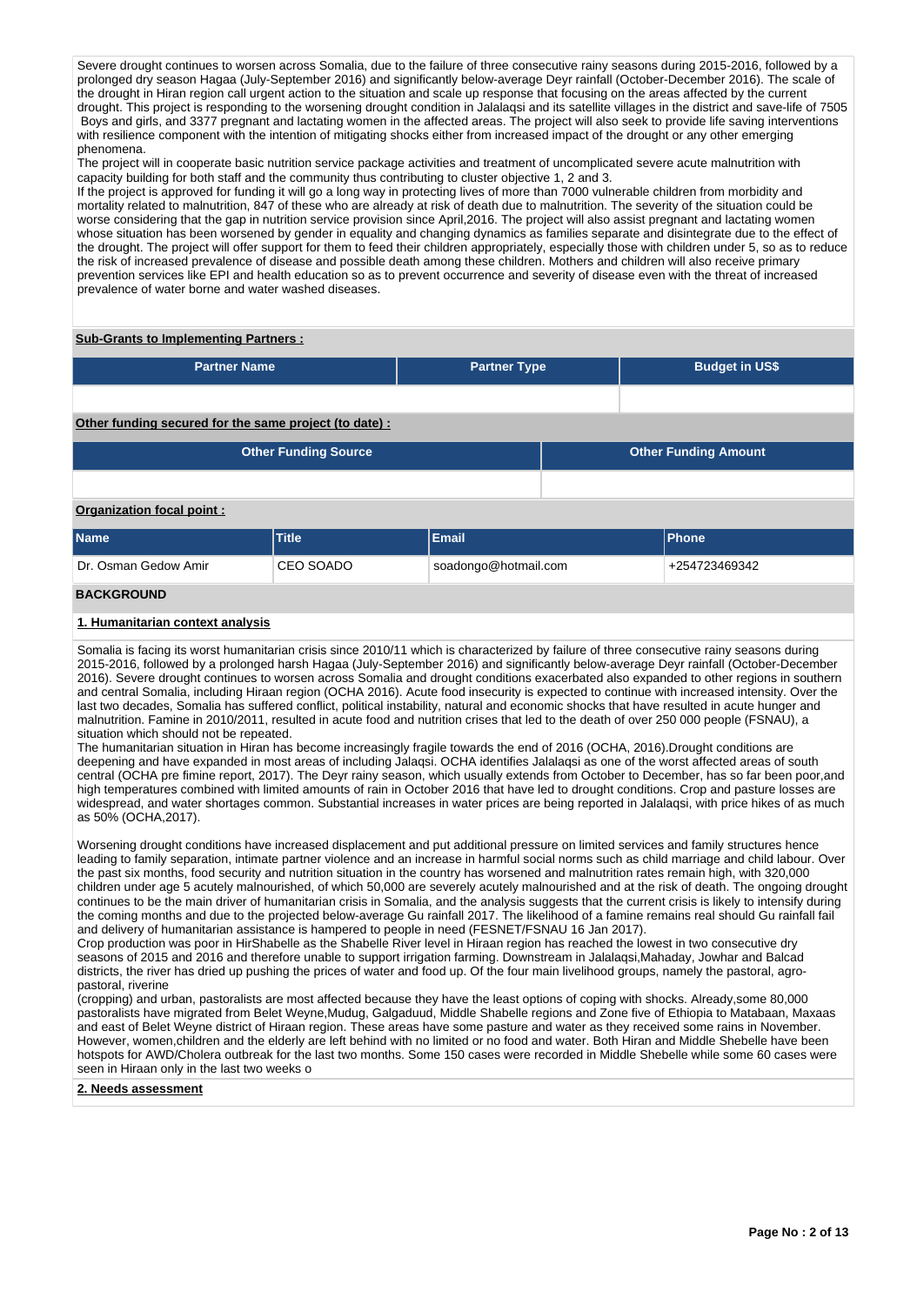The 2016 Gu FSNAU biannual Food security and Nutrition assessment surveyed nutritional status of children under the age of 5 indicated that national Global acute Malnutrition and Severe Acute Malnutrition prevalence during Gu 2016 were 14.3 percent and 2.9 percent respectively. Although nutrition information was not collected in Jalalaqsi due to access issuea, the situation is predicted as being in critical phase in all 3 livelihood zones cutting across Jalalaqsi.The food security situation has deteriorated in most rural livelihoods of Hiran region in this Gu 2016 season. In July 2016, the acute food insecurity area classification for pastoral livelihoods (Hawd and Southern Inland) of Hiran region remained Minimal (IPC Phase 1) and riverine and agropastoral livelihoods were classified as Stressed (IPC Phase 2), the situation has since rapidly deteriorated to and is predicted to be in crisis state across the 3 livelihood zones (FSNAU,2016). Severe acute malnutrition (SAM) and moderate acute malnutrition (MAM) among children <5 years and pregnant and lactating women is a major concern in Hiran region where the nutrition situation has deteriorated tovery critical levels. In Gu 2016 assessment, the nutrition assessment conducted in beletweyne District, which neighbours Jalalaqsi, showed a GAM prevalence of 15.6 percent and a SAM prevalence of 4.5 percent, indicating Critical levels. GAM prevalence in Jalalaqsi is predicted to be critical to very critical considering the fact that there has been no nutrition intervention in the area since April 2016. Health partners working in the area have do not nutrition integrated in their health services, leaving the population vulnerable to malnutrition (SOADO,2016). SOADO was implementing nutrition interventions in the area but unfortunately, no partner has taken up the role since the program ended in April 2016.

The health service provision in Jalalaqsi district is very weak and lacking an essential preventive efforts such as EPI and health education that covers important aspects like appropriate Infant and young child feeding and hygiene promotion. The measles immunization coverage was very low and seasonal measles outbreak in Jalalaqsi and its rural villages appear too common. In addition, the deepening drought and acute water shortages have led to an increased incidence of acute watery diarrhea (AWD)/cholera outbreaks, which have already been reported in many part of the district. There is gap in health service provision in some parts of the district which is contributing factor to the high malnutrition rates in the areas. This is made worse by the lack of nutrition interventions.

SOADO would therefore like to intervene with integrated nutrition services in the area , through 2 fixed and 4 mobile sites,with strong link with ongoing health , WASH and food security interventions to ensure reduction of morbidity and mortality related to malnutrition even with the backdrop of the impending famine.

#### **3. Description Of Beneficiaries**

Beneficiaries will come from among Agro-pastoral, Pastoral, riverine communities and urban poor, who are living in Jalalaqsi district and satellite villages in the rural area. The direct beneficiaries are 7505 of boys and girls, who will benefit fro screening and treatment for severe acute malnutrition, and or deworming, micronutritent supplementation and vaccination. 3377 pregnant and lactating women will also benefit from IYCF education and support, micro nutrient supplementation and vaccination.while there is expected some influx from the adjacent rural communities that seek health and nutrition in the project areas. Indirect beneficiaries will mostly benefit from health education , that will be extended to them through the CHW, and to caregivers who will accompany children for treatment.

The project staff (13 female and 27 men) will primarily target children 6-59 months (427 boys and 420 girls) with screening and Treatment of SAM cases, and pregnant and lactating women (PLW) with education, support and micro nutrient supplementation. Our Community health workers (12 female and 4 men) will carry out routine screening , as part of their day to day activities, but will also be involved in mass screening which will be done Quarterly. Project staff and CHW will benefit from training offered by the project.

## **4. Grant Request Justification**

The emergency nutrition intervention for the drought affected areas of Jalalaqsi district is essential to save life of 7505 boys and girls under the age of five as well as 3377 pregnant and lactating women.

The project will cover cluster objective 1,2 and 3, which look at providing life saving interventions, primary prevention of malnutrition and disease and capacity building for communities and staff. These interventions will also work at reducing negative impact of prevailing drought in the district and its satellite villages, thus saving lives and contributing to allocation strategy 1.

Project interventions will include treatment of uncomplicated severe acute malnutrition among children 6-59 months, provision of basic nutrition service package which will include: vaccination with measles, micro nutrient supplementation and deworming for both children and pregnant and lactating women and children 6-59 months, health education including hygiene promotion and infant and young child feeding education and counseling , including breastfeeding support , all these while creating strong linkage with health WASH and food security interventions to address underlying causes contributing to malnutrition.

The project will create job opportunities for qualified personnel in the drought affected areas. We also anticipate hire nutrition staff and community health workers from the local community as per available capacity. If this is done earning from salaries will go along way in enhancing access to food thus reducing household food insecurity, ultimately boosting nutrition status of women and children.

#### **5. Complementarity**

SOADO has a food security project in Jalalaqsi district since 2008. The organization is a member of the nutrition cluster since 2008, and has also been running nutrition projects in the area with the last having ended in April 2016 since 2010. During that time SOADO has treated both moderate and severe malnutrition, and promoted infant and child care programmes. SOADO established Burweyne MCH and delivered services for children and mothers in these rural areas. It has therefore gathered enough experience delivering services in challenging environment. To scale up of the humanitarian emergency nutrition interventions in the area by setting up new sites will therefore not be a challenge for the organization. SOADO is conversant with the area and its population having worked there for more than a decade. The organization also has a good relationship with health partners in the area and will refer as appropriate and follow up referrals to ensure treatment for malnutrition continues alongside medical treatment. SOADO NGO

#### **LOGICAL FRAMEWORK**

#### **Overall project objective**

To reduce the risk of mortality and morbidity associated with moderate and severe malnutrition in children under five years, pregnant and lactating women in Jalalaqsi district and its satellite villages.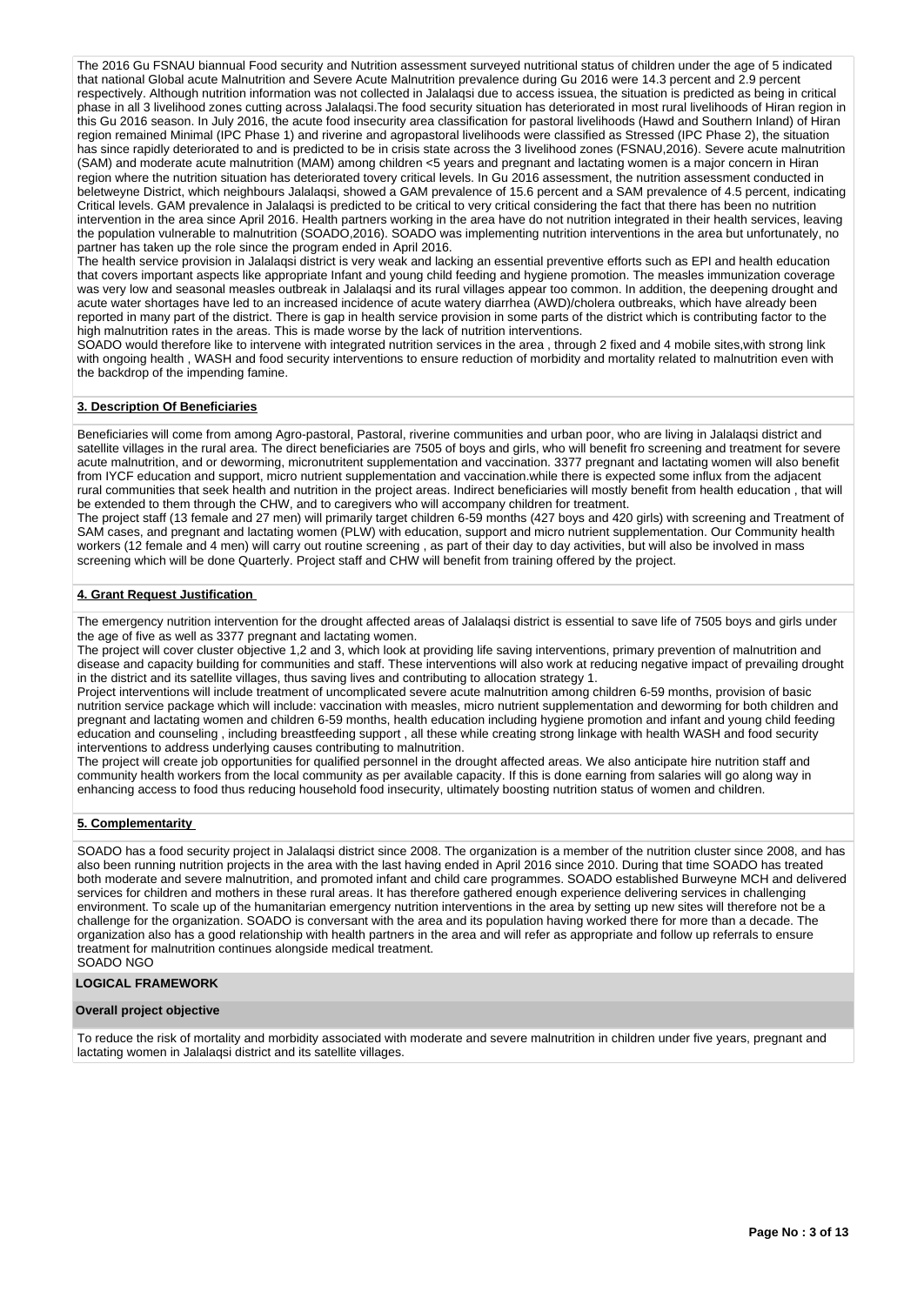| <b>Nutrition</b>                                          |                                                                                                                                                                                   |                                                                                                                                                                                                                                                                                                                                                                                                                                                                                                                                                                                      |            |                                 |                   |  |                     |  |  |  |  |
|-----------------------------------------------------------|-----------------------------------------------------------------------------------------------------------------------------------------------------------------------------------|--------------------------------------------------------------------------------------------------------------------------------------------------------------------------------------------------------------------------------------------------------------------------------------------------------------------------------------------------------------------------------------------------------------------------------------------------------------------------------------------------------------------------------------------------------------------------------------|------------|---------------------------------|-------------------|--|---------------------|--|--|--|--|
|                                                           | <b>Cluster objectives</b>                                                                                                                                                         | <b>Strategic Response Plan (SRP) objectives</b>                                                                                                                                                                                                                                                                                                                                                                                                                                                                                                                                      |            | <b>Percentage of activities</b> |                   |  |                     |  |  |  |  |
| child feeding practices in<br>optimal maternal nutrition. | Strengthen lifesaving preventive nutrition<br>services for vulnerable population groups<br>focusing on appropriate infant and young<br>emergency, micronutrient interventions and | Somalia HRP 2017                                                                                                                                                                                                                                                                                                                                                                                                                                                                                                                                                                     | 70         |                                 |                   |  |                     |  |  |  |  |
|                                                           | Strengthening robust evidence based system<br>for nutrition with capacity in decision making<br>to inform need-based programming                                                  | Somalia HRP 2017                                                                                                                                                                                                                                                                                                                                                                                                                                                                                                                                                                     | 20         |                                 |                   |  |                     |  |  |  |  |
| actions                                                   | Establish integrated nutrition programs<br>between and across relevant sectors through<br>enhanced coordination and joint<br>programming including nutrition sensitive            | Somalia HRP 2017                                                                                                                                                                                                                                                                                                                                                                                                                                                                                                                                                                     | 10         |                                 |                   |  |                     |  |  |  |  |
| villages                                                  |                                                                                                                                                                                   | <b>Contribution to Cluster/Sector Objectives</b> : The nutrition intervention in Jalalagsi seeks to address the objectives 1.2 and 3 of the cluster<br>objectives, which is live-saving and preventive intervention that focus an infant and child feeding practices and pregnant and lactating<br>women as well as robust implementation capacity to deliver the programme to the vulnerable and affected population, the project will<br>contribute to save-life of 7525 boys and girls under the age of five and 3377 pregnant and lactating women in Jalalagsi and its satellite |            |                                 |                   |  |                     |  |  |  |  |
| <b>Outcome 1</b>                                          |                                                                                                                                                                                   |                                                                                                                                                                                                                                                                                                                                                                                                                                                                                                                                                                                      |            |                                 |                   |  |                     |  |  |  |  |
|                                                           |                                                                                                                                                                                   | Outcome1: Malnourished children under five(427 boys and 420 girls) in eastern and western part of Jalalagsi district of Hiran region cured.                                                                                                                                                                                                                                                                                                                                                                                                                                          |            |                                 |                   |  |                     |  |  |  |  |
| Output 1.1                                                |                                                                                                                                                                                   |                                                                                                                                                                                                                                                                                                                                                                                                                                                                                                                                                                                      |            |                                 |                   |  |                     |  |  |  |  |
| Description                                               |                                                                                                                                                                                   |                                                                                                                                                                                                                                                                                                                                                                                                                                                                                                                                                                                      |            |                                 |                   |  |                     |  |  |  |  |
| mobile OTPs                                               |                                                                                                                                                                                   | Access, identification and treatment of children 6-59 months (427 boys and 420 girls) with severe acute malnutrition through 2 fixed and 4                                                                                                                                                                                                                                                                                                                                                                                                                                           |            |                                 |                   |  |                     |  |  |  |  |
| Assumptions & Risks                                       |                                                                                                                                                                                   |                                                                                                                                                                                                                                                                                                                                                                                                                                                                                                                                                                                      |            |                                 |                   |  |                     |  |  |  |  |
|                                                           | There will be security and area will be accessible.                                                                                                                               |                                                                                                                                                                                                                                                                                                                                                                                                                                                                                                                                                                                      |            |                                 |                   |  |                     |  |  |  |  |
| <b>Activities</b>                                         |                                                                                                                                                                                   |                                                                                                                                                                                                                                                                                                                                                                                                                                                                                                                                                                                      |            |                                 |                   |  |                     |  |  |  |  |
| Activity 1.1.1                                            |                                                                                                                                                                                   |                                                                                                                                                                                                                                                                                                                                                                                                                                                                                                                                                                                      |            |                                 |                   |  |                     |  |  |  |  |
|                                                           | Standard Activity: Community screening for malnutrition and referral                                                                                                              |                                                                                                                                                                                                                                                                                                                                                                                                                                                                                                                                                                                      |            |                                 |                   |  |                     |  |  |  |  |
| centers                                                   |                                                                                                                                                                                   | Screen 7505 (boys and girls) for severe acute malnutrition and referral of 1866 to targeted supplementary feeding and 127 to stabilization                                                                                                                                                                                                                                                                                                                                                                                                                                           |            |                                 |                   |  |                     |  |  |  |  |
| Activity 1.1.2                                            |                                                                                                                                                                                   |                                                                                                                                                                                                                                                                                                                                                                                                                                                                                                                                                                                      |            |                                 |                   |  |                     |  |  |  |  |
|                                                           |                                                                                                                                                                                   | Standard Activity: Treatment of severe acute malnutrition in children 0-59months                                                                                                                                                                                                                                                                                                                                                                                                                                                                                                     |            |                                 |                   |  |                     |  |  |  |  |
|                                                           |                                                                                                                                                                                   | Treatment of severe acute malnutrition among children under five 847 (427 boys and 420 girls)                                                                                                                                                                                                                                                                                                                                                                                                                                                                                        |            |                                 |                   |  |                     |  |  |  |  |
| <b>Indicators</b>                                         |                                                                                                                                                                                   |                                                                                                                                                                                                                                                                                                                                                                                                                                                                                                                                                                                      |            |                                 |                   |  |                     |  |  |  |  |
|                                                           |                                                                                                                                                                                   |                                                                                                                                                                                                                                                                                                                                                                                                                                                                                                                                                                                      |            | End cycle beneficiaries         |                   |  | <b>End</b><br>cycle |  |  |  |  |
| Code                                                      | <b>Cluster</b>                                                                                                                                                                    | <b>Indicator</b>                                                                                                                                                                                                                                                                                                                                                                                                                                                                                                                                                                     | <b>Men</b> | Women                           | <b>Boys</b> Girls |  | <b>Target</b>       |  |  |  |  |
| Indicator 1.1.1                                           | Nutrition                                                                                                                                                                         | Number of children screened for malnutrition                                                                                                                                                                                                                                                                                                                                                                                                                                                                                                                                         |            |                                 |                   |  | 7,505               |  |  |  |  |
| Monthly reports                                           | <b>Means of Verification: CHW reports</b>                                                                                                                                         |                                                                                                                                                                                                                                                                                                                                                                                                                                                                                                                                                                                      |            |                                 |                   |  |                     |  |  |  |  |
| Indicator 1.1.2                                           | Nutrition                                                                                                                                                                         | Number of children (6-59 months) and pregnant<br>and lactating women admitted in treatment<br>programmes                                                                                                                                                                                                                                                                                                                                                                                                                                                                             |            |                                 |                   |  | 847                 |  |  |  |  |
| <b>Outcome 2</b>                                          | <b>Means of Verification:</b> - Monthly reports                                                                                                                                   |                                                                                                                                                                                                                                                                                                                                                                                                                                                                                                                                                                                      |            |                                 |                   |  |                     |  |  |  |  |
| district of Hiran region                                  |                                                                                                                                                                                   | Enhanced Basic Nutrition Service Package to beneficiaries (7505 Boys & Girls and 3377 PLW) OTP in eastern and western part of Jalalaqsi                                                                                                                                                                                                                                                                                                                                                                                                                                              |            |                                 |                   |  |                     |  |  |  |  |
| Output 2.1                                                |                                                                                                                                                                                   |                                                                                                                                                                                                                                                                                                                                                                                                                                                                                                                                                                                      |            |                                 |                   |  |                     |  |  |  |  |
| Description                                               |                                                                                                                                                                                   |                                                                                                                                                                                                                                                                                                                                                                                                                                                                                                                                                                                      |            |                                 |                   |  |                     |  |  |  |  |
| Hiran region                                              |                                                                                                                                                                                   | Basic nutrition service package activities provided for 7505 Boys & Girls and 3377 PLW in eastern and western part of Jalalaqsi district of                                                                                                                                                                                                                                                                                                                                                                                                                                          |            |                                 |                   |  |                     |  |  |  |  |
| <b>Assumptions &amp; Risks</b>                            |                                                                                                                                                                                   |                                                                                                                                                                                                                                                                                                                                                                                                                                                                                                                                                                                      |            |                                 |                   |  |                     |  |  |  |  |

- Security situation will remain stable

-supplies will be provided by UNICEF in time

# **Activities**

# **Activity 2.1.1**

**Standard Activity : Deworming**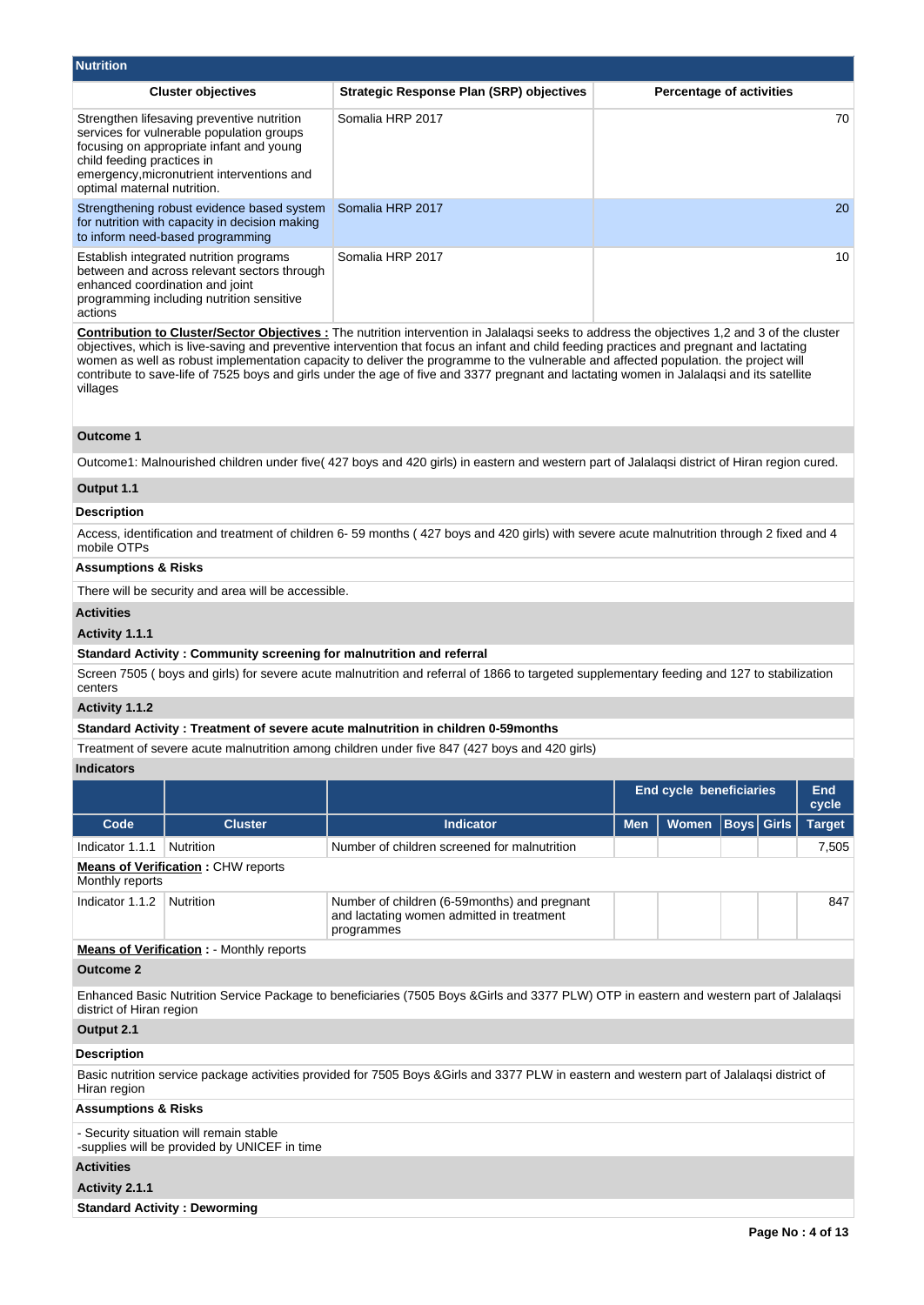| Deworming of 7505 children (boys and girls) > 1 year bi annually |                                                                  |                                                                                                                                                                                                                                  |            |                         |                   |  |                     |  |
|------------------------------------------------------------------|------------------------------------------------------------------|----------------------------------------------------------------------------------------------------------------------------------------------------------------------------------------------------------------------------------|------------|-------------------------|-------------------|--|---------------------|--|
| Activity 2.1.2                                                   |                                                                  |                                                                                                                                                                                                                                  |            |                         |                   |  |                     |  |
| Standard Activity: Infant and young child feeding promotion      |                                                                  |                                                                                                                                                                                                                                  |            |                         |                   |  |                     |  |
|                                                                  |                                                                  | - Educating 3377 pregnant and lactating women on optimal IYCF in all sites and in the community.<br>-Individual Counseling of 240 pregnant and lactating women with non response children or children with difficulty in feeding |            |                         |                   |  |                     |  |
| Activity 2.1.3                                                   |                                                                  |                                                                                                                                                                                                                                  |            |                         |                   |  |                     |  |
|                                                                  | <b>Standard Activity: Supplementation Vitamin A</b>              |                                                                                                                                                                                                                                  |            |                         |                   |  |                     |  |
|                                                                  |                                                                  | Providing vitamin A supplementation to 7505(3865 boys and 3640girls) children > 6 months                                                                                                                                         |            |                         |                   |  |                     |  |
| Activity 2.1.4                                                   |                                                                  |                                                                                                                                                                                                                                  |            |                         |                   |  |                     |  |
|                                                                  |                                                                  | Standard Activity: Multiple micronutrients supplementation for pregnant and lactating women                                                                                                                                      |            |                         |                   |  |                     |  |
|                                                                  | - Provision of multiple micro nutrients for 3377 PLW             |                                                                                                                                                                                                                                  |            |                         |                   |  |                     |  |
| Activity 2.1.5                                                   |                                                                  |                                                                                                                                                                                                                                  |            |                         |                   |  |                     |  |
|                                                                  | <b>Standard Activity: Vaccination at nutrition centres</b>       |                                                                                                                                                                                                                                  |            |                         |                   |  |                     |  |
|                                                                  |                                                                  | Vaccination of children (3002 boys and girls) under 2 years with measles and penta 3 vaccines from nutrition sites                                                                                                               |            |                         |                   |  |                     |  |
| Activity 2.1.6                                                   |                                                                  |                                                                                                                                                                                                                                  |            |                         |                   |  |                     |  |
|                                                                  | <b>Standard Activity: Nutrition health and Hygiene promotion</b> |                                                                                                                                                                                                                                  |            |                         |                   |  |                     |  |
|                                                                  |                                                                  | Conducting 192 nutrition health and hygiene promotion sessions (1 per week) in all 6 nutrition sites                                                                                                                             |            |                         |                   |  |                     |  |
| <b>Indicators</b>                                                |                                                                  |                                                                                                                                                                                                                                  |            |                         |                   |  |                     |  |
|                                                                  |                                                                  |                                                                                                                                                                                                                                  |            | End cycle beneficiaries |                   |  | <b>End</b><br>cycle |  |
| Code                                                             | <b>Cluster</b>                                                   | <b>Indicator</b>                                                                                                                                                                                                                 | <b>Men</b> | <b>Women</b>            | <b>Boys</b> Girls |  | <b>Target</b>       |  |
| Indicator 2.1.1                                                  | Nutrition                                                        | Number of children receiving Albendazole for<br>deworming bi annually                                                                                                                                                            |            |                         |                   |  | 7,505               |  |
| -Site reports                                                    | <b>Means of Verification:</b> - Monthly report                   |                                                                                                                                                                                                                                  |            |                         |                   |  |                     |  |
| Indicator 2.1.2                                                  | <b>Nutrition</b>                                                 | -Number of PLW educated and counselled on<br>optimal IYCF in all sites and in the community                                                                                                                                      |            |                         |                   |  | 3,377               |  |
| <b>Means of Verification:</b>                                    |                                                                  |                                                                                                                                                                                                                                  |            |                         |                   |  |                     |  |
| Indicator 2.1.3                                                  | Nutrition                                                        | Proportion of boys and girls 6 to 59 month<br>receiving bi-annual vitamin A supplementation<br>through campaigns                                                                                                                 |            |                         |                   |  | 7,505               |  |
| - Monthly reports                                                | <b>Means of Verification:</b> _ EPI reports                      |                                                                                                                                                                                                                                  |            |                         |                   |  |                     |  |
| Indicator $2.1.4$                                                | Nutrition                                                        | Number of PLW receiving multiple micronutrients                                                                                                                                                                                  |            |                         |                   |  | 3,377               |  |
|                                                                  | <b>Means of Verification : - Monthly reports</b>                 |                                                                                                                                                                                                                                  |            |                         |                   |  |                     |  |
| Indicator 2.1.5                                                  | Nutrition                                                        | Number of children under 2 years vaccinated with<br>measles and penta 3                                                                                                                                                          |            |                         |                   |  | 3,002               |  |
| - MOnthly reports                                                | <b>Means of Verification: - EPI reports</b>                      |                                                                                                                                                                                                                                  |            |                         |                   |  |                     |  |
| Indicator 2.1.6                                                  | <b>Nutrition</b>                                                 | Number of Nutrition, Health and Hygiene<br><b>Promotion Sessions conducted</b>                                                                                                                                                   |            |                         |                   |  | 192                 |  |
| - Monthly reports                                                | <b>Means of Verification : - Session briefs</b>                  |                                                                                                                                                                                                                                  |            |                         |                   |  |                     |  |
| <b>Outcome 3</b>                                                 |                                                                  |                                                                                                                                                                                                                                  |            |                         |                   |  |                     |  |
|                                                                  |                                                                  | Capacity of staff to deliver nutrition services to children 6-59 months and PLW developed                                                                                                                                        |            |                         |                   |  |                     |  |
| Output 3.1                                                       |                                                                  |                                                                                                                                                                                                                                  |            |                         |                   |  |                     |  |
| <b>Description</b>                                               |                                                                  |                                                                                                                                                                                                                                  |            |                         |                   |  |                     |  |
|                                                                  |                                                                  | Capacity of staff to deliver integrated nutrition services with basic nutrition service package improved                                                                                                                         |            |                         |                   |  |                     |  |
| <b>Assumptions &amp; Risks</b>                                   |                                                                  |                                                                                                                                                                                                                                  |            |                         |                   |  |                     |  |
| - Security will be stable                                        | - All staff will be available and in good health                 |                                                                                                                                                                                                                                  |            |                         |                   |  |                     |  |
| <b>Activities</b>                                                |                                                                  |                                                                                                                                                                                                                                  |            |                         |                   |  |                     |  |
| Activity 3.1.1                                                   |                                                                  |                                                                                                                                                                                                                                  |            |                         |                   |  |                     |  |

# **Standard Activity : Capacity building**

Training of 56 personnelle, 40 project staff (27 male and 13 female) and 16community based (4 male and 12 female)staff on integrated management of acute malnutrition (IMAM)

# **Activity 3.1.2**

**Standard Activity : Capacity building**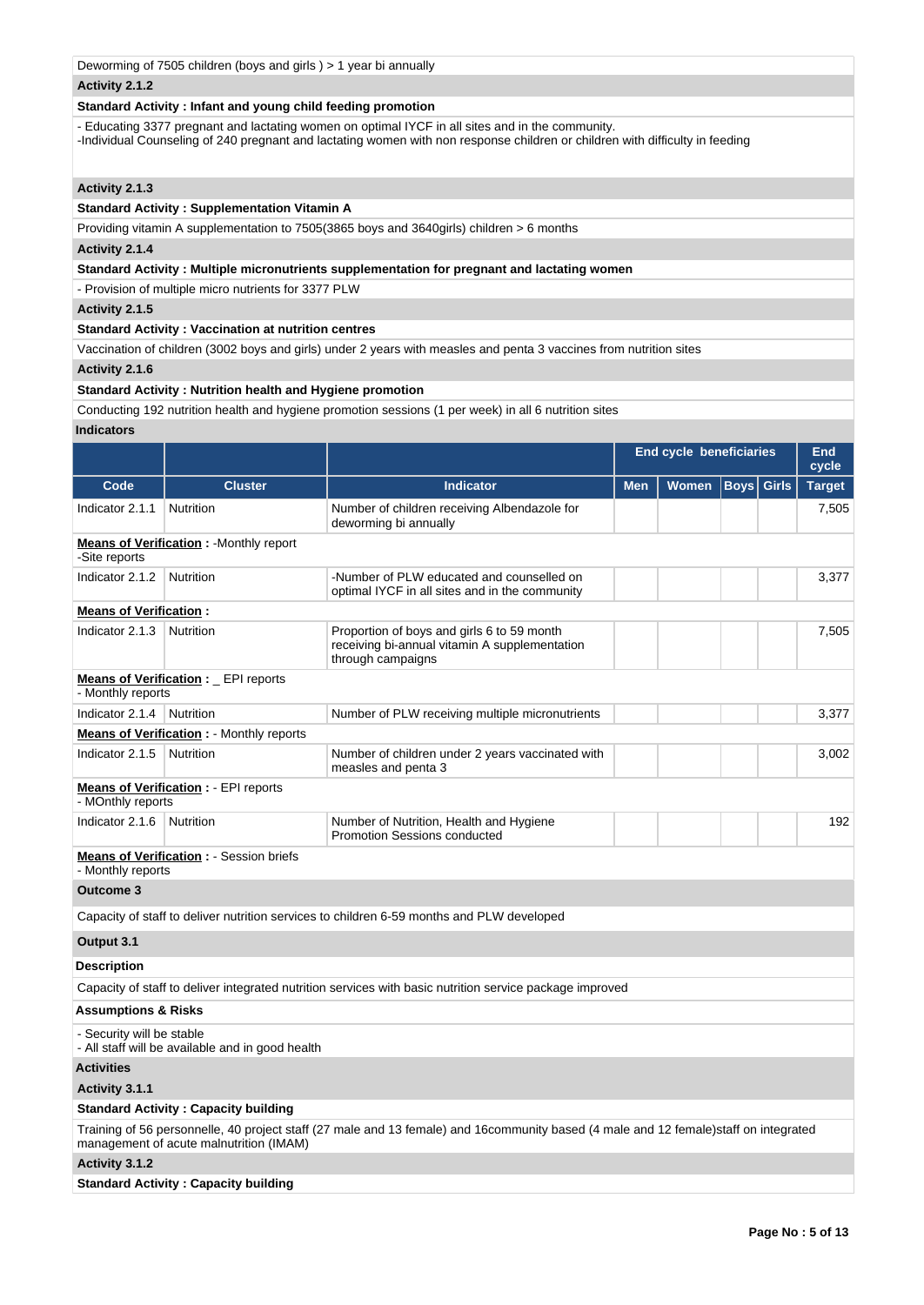Training of 31 personnel,15 project staff (6 male and 9 female) and 16community based (4 male and 12 female)staff on nutrition health and hygiene promotion

# **Activity 3.1.3**

#### **Standard Activity : Capacity building**

Training of 31 personnel, 15 project staff (6 male and 9 female) and 16community based (4 male and 12 female)staff on infant and young child feeding (IYCF) promotion and support

#### **Activity 3.1.4**

### **Standard Activity : Capacity building**

Training of 14 project staff (7 male and 7 female) in expanded program for immunization (EPI)

#### **Indicators**

|                               |                                                                            |                                                                                                                                                     |            | <b>End cycle beneficiaries</b> |                   | End<br>cycle  |
|-------------------------------|----------------------------------------------------------------------------|-----------------------------------------------------------------------------------------------------------------------------------------------------|------------|--------------------------------|-------------------|---------------|
| Code                          | <b>Cluster</b>                                                             | <b>Indicator</b>                                                                                                                                    | <b>Men</b> | <b>Women</b>                   | <b>Boys</b> Girls | <b>Target</b> |
| Indicator 3.1.1               | <b>Nutrition</b>                                                           | Number of male and female Staff/Community<br>Health Workers/outreach workers trained on the<br>management of acute malnutrition                     |            |                                |                   | 56            |
|                               | <b>Means of Verification</b> : Training and quarterly report               |                                                                                                                                                     |            |                                |                   |               |
| Indicator 3.1.2               | Nutrition                                                                  | Number of male and female Staff/Community<br>Health Workers/outreach workers trained on<br>Nutrition Health, Hygiene Promotion                      |            |                                |                   | 31            |
|                               | <b>Means of Verification</b> : Training reports and quarterly reports      |                                                                                                                                                     |            |                                |                   |               |
| Indicator 3.1.3               | Nutrition                                                                  | Number of male and female Staff and Community<br>Health Workers/outreach workers trained on infant<br>and young child feeding promotion and support |            |                                |                   | 31            |
| <b>Means of Verification:</b> |                                                                            |                                                                                                                                                     |            |                                |                   |               |
| Indicator 3.1.4               | <b>Nutrition</b>                                                           | Number of male and female Staff and Community<br>Health Workers trained on Expanded program for<br>immunization (EPI)                               |            |                                |                   | 14            |
|                               | <b>Means of Verification</b> : Training reports, photos, quarterly reports |                                                                                                                                                     |            |                                |                   |               |

## **Additional Targets :**

#### Indicator

1. < 15% of the annual SAM estimated caseload admitted to SC for management of severely acute nutrition among U5 children. Target 127 boys and girls under age of five

# **M & R**

•

#### **Monitoring & Reporting plan**

Monitoring Indicators:

The project outputs and activities will be closely monitored. Monitoring tools indicated will be used for this purpose.

Teams will be expected to produce weekly reports, which will later be compiled into monthly reports to be shared with Nutrition cluster, UNICEF and HMIS. these will monitor all program performance indicators , drawing trends and analyzing implication of each. Besides this the monitoring and evaluation officer together with the project manager will ensure quality of services through regular field visits and accompanying mobile teams to their sites. The two will also offer supportive supervision for the teams. Monitoring of quality of service given to beneficiaries will also be done through a feedback and complaint mechanism which seek to determine quality of service being offered by staff. The logistics officer will monitor stock status and report to the project manager on a weekly basis.Monitoring use of RUTF will be done by ensuring beneficiaries return used sachets so limit access of the therapeutic food to the market.

All monitoring information will be analyzed periodically and shared with the nutrition cluster and also used by the project to further improve service and operations.

Monthly reports will draw lessons learned and share with teams who will scale up the good and correct what was not working well.

| Workplan                                                                                                                                                                                                                                               |      |   |    |   |          |              |              |     |              |           |  |
|--------------------------------------------------------------------------------------------------------------------------------------------------------------------------------------------------------------------------------------------------------|------|---|----|---|----------|--------------|--------------|-----|--------------|-----------|--|
| Activitydescription                                                                                                                                                                                                                                    | Year | и |    |   | 5        | 6.           |              | 8   | 9            | 110 11 12 |  |
| Activity 1.1.1: Screen 7505 (boys and girls) for severe acute malnutrition and<br>referral of 1866 to targeted supplementary feeding and 127 to stabilization centers                                                                                  | 2017 |   | X. | X | $\times$ | ΙX.          | $\mathsf{X}$ | IX. | ΙX           |           |  |
| Activity 1.1.2: Treatment of severe acute malnutrition among children under five<br>847 (427 boys and 420 girls)                                                                                                                                       | 2017 |   | X  | X | X        | ΙX           | IX.          | X.  | ΙX.          |           |  |
| Activity 2.1.1: Deworming of 7505 children (boys and girls) > 1 year bi annually                                                                                                                                                                       | 2017 |   | X  | X | X        | $\mathsf{X}$ | X.           | X   | X            |           |  |
| Activity 2.1.2: - Educating 3377 pregnant and lactating women on optimal IYCF in<br>all sites and in the community.<br>-Individual Counseling of 240 pregnant and lactating women with non response<br>children or children with difficulty in feeding | 2017 |   | x  | x | X        | $\times$     | X            | X   | $\mathsf{x}$ |           |  |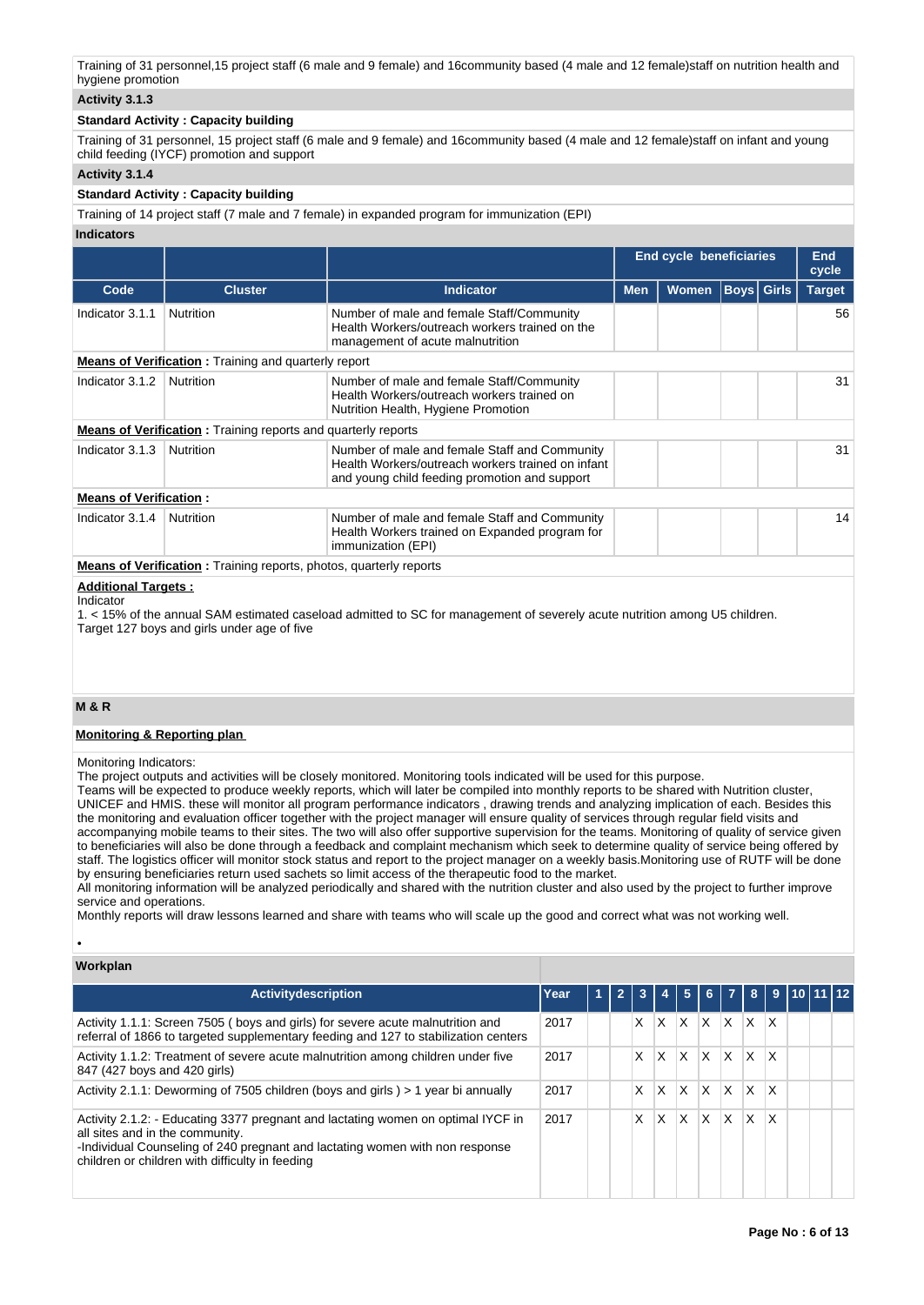| Activity 2.1.3: Providing vitamin A supplementation to 7505 (3865 boys and<br>3640qirls) children > 6 months                                                                                              | 2017 | X  | X | ΙX.      |     | $X$ $X$ $X$  |     | $\mathsf{I} \mathsf{X}$ |  |  |
|-----------------------------------------------------------------------------------------------------------------------------------------------------------------------------------------------------------|------|----|---|----------|-----|--------------|-----|-------------------------|--|--|
| Activity 2.1.4: - Provision of multiple micro nutrients for 3377 PLW                                                                                                                                      | 2017 | X  | X | <b>X</b> | ΙX. | $\mathsf{X}$ | X.  | X                       |  |  |
| Activity 2.1.5: Vaccination of children (3002 boys and girls) under 2 years with<br>measles and penta 3 vaccines from nutrition sites                                                                     | 2017 | X  | X | X.       |     | X X          | IX. | X                       |  |  |
| Activity 2.1.6: Conducting 192 nutrition health and hygiene promotion sessions (1)<br>per week) in all 6 nutrition sites                                                                                  | 2017 | X. | X | X.       | ΙX. | $\mathsf{X}$ | X.  | X                       |  |  |
| Activity 3.1.1: Training of 56 personnelle, 40 project staff (27 male and 13 female)<br>and 16community based (4 male and 12 female) staff on integrated management of<br>acute malnutrition (IMAM)       | 2017 |    |   |          |     |              |     |                         |  |  |
| Activity 3.1.2: Training of 31 personnel, 15 project staff (6 male and 9 female) and<br>16 community based (4 male and 12 female) staff on nutrition health and hygiene<br>promotion                      | 2017 |    |   |          |     |              |     |                         |  |  |
| Activity 3.1.3: Training of 31 personnel, 15 project staff (6 male and 9 female) and<br>16 community based (4 male and 12 female) staff on infant and young child feeding<br>(IYCF) promotion and support | 2017 |    |   |          |     |              |     |                         |  |  |
| Activity 3.1.4: Training of 14 project staff (7 male and 7 female) in expanded<br>program for immunization (EPI)                                                                                          | 2017 |    |   |          |     |              |     |                         |  |  |

#### **OTHER INFO**

## **Accountability to Affected Populations**

The project has been designed participatory mechanism, where beneficiaries are consulted during the assessment, implementation period. Selected community members will be part of the project management team and SOADO will provide hotline number where any one of the beneficiaries can report any complains during implementation period. The programme will public announced and planned activities will posted in the villages centers.

The project field officers and health workers are based in the project site while other executive staff monitor the program periodically. Project outreach teams will actively be involved in screening the children at village centers in order to find the malnourished individuals and refer them to the most appropriate program. If a child is found to be severely malnourished without any medical complication then should be referred to the nearest OTP center. If a pregnant mother in 2nd or 3rd trimester or a child 6 -59 months is moderately malnourished will be referred to nearest TSFP site. The project performance will be reviewed and analyzed every month and six month by the management team, local community and UNICEF.

#### **Implementation Plan**

The project implementing team will establish two fixed site for IMAM/OTP and four outreach OTP service provision benefiting 7505 U5 Children and an estimated SAM caseload of 847 children in the age of 6-59month in Jalalaqsi district and its satellite villages. the project will commence immediately after signing the agreements.

Children identified as severely malnourished (MUAC <11.5cm and/or W/H <-3 z-score) with medical complication or those showing fairlie to respond will be referred to Jowhar SC for rehabilitation. Those without any complication will be admitted for treatment at our sites. the project will integrate basic nutrition service package activities like Micro nutrients supplementation and deworming for PLW and children under 5, Vaccination with penta 3 and measles for children below 24 months , nutrition health and hygiene promotion and IYCF promotion and support for PLW and community through both the facilities and CHW. Community component will be strengthened by recruitment of CHWs and working closely with various community groups with great influence.

Project outreach teams will actively be involved in screening the children at community level in order to detect earlier the malnourished cases and refer them to the most appropriate program. The project manager and M and E officer will monitor the teams regularly. The programme performance will be reviewed and analysed monthly, quarterly, and annually by SOADO and community representatives, UNICEF and OCHA.

The project will be implemented in close consideration and collaboration with all relevant local authorities, local communities and NGOs as well as other related projects in the region. SOADO will implement by employing local project personnel, who will assume overall responsibility for successful implementation of the project activities and achievement of planned project outputs. The project board will be responsible for ensuring overall guidance of the project and delivery of its outputs and outcomes. Project manager and Nutrition staffs will implement day to day project activities under the overall guidance of the programme coordinator and executive direct of the organization. The role of PMU will be to a) ensure overall project implementation, management, monitoring b) facilitate communication and networking among key stakeholders c) organize the meetings of the project board, and d) communicate regularly with representative from the funding agencies and local community and regional authorities

#### **Coordination with other Organizations in project area**

| Name of the organization | Areas/activities of collaboration and rationale                                                                                                         |
|--------------------------|---------------------------------------------------------------------------------------------------------------------------------------------------------|
| Mercy-USA                | It operates in Bulobutro and shares information with SOADO about<br>the movement of communities living on the border lines between the<br>two districts |
| WARDI                    | It majorly works in the health sector and shares information on<br>children under the age 5, pregnant and lactating women                               |
| <b>UNICEF</b>            | SOADO has been nutrition partner with UNICEF since 2011 and<br>meet regular to implement PCA in Jalalagsi district                                      |
| Nutrition cluster        | engage with cluster partners and coordination team, especially in<br>information sharing and complementing other partners efforts                       |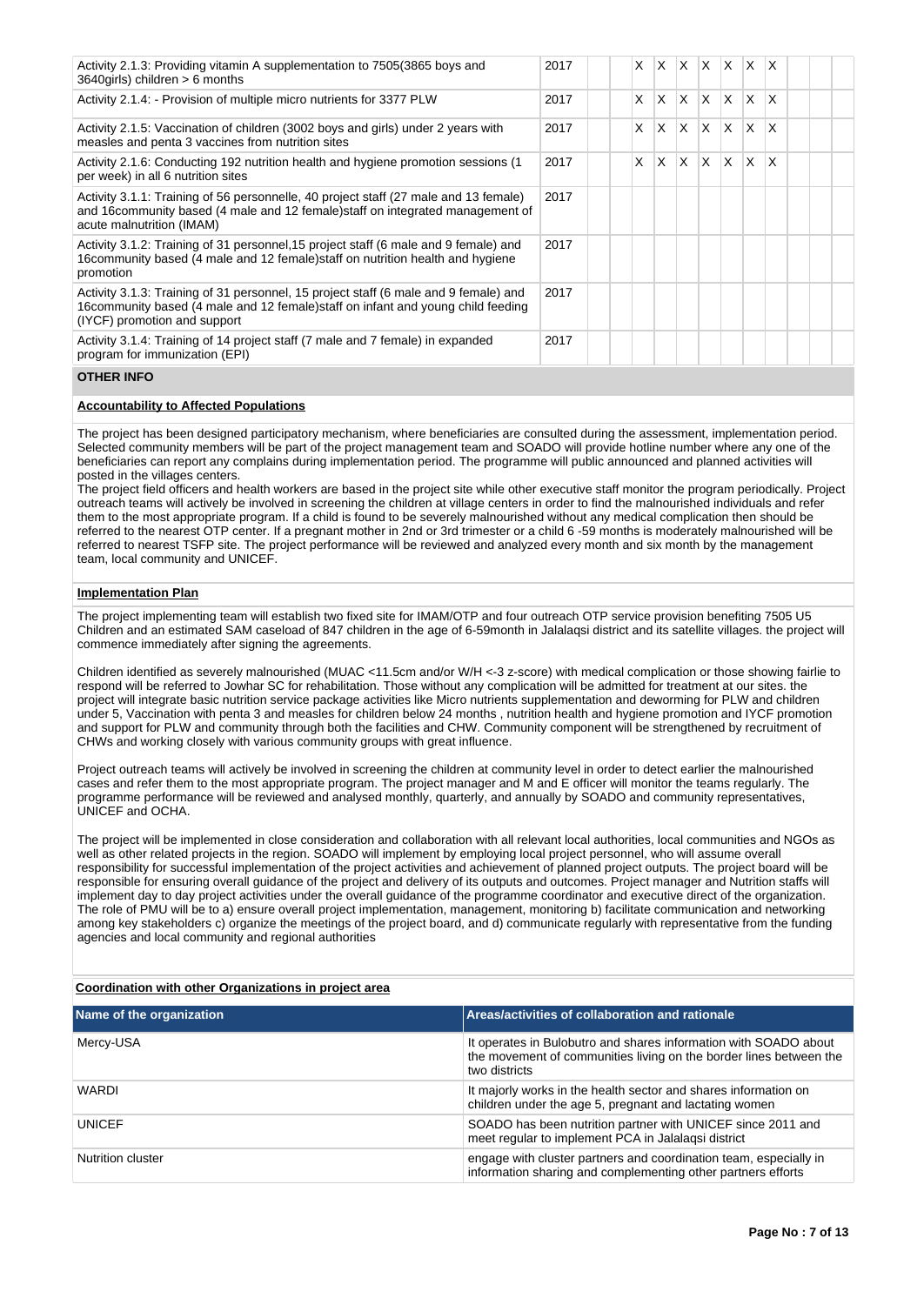| SHF | Will report to them directly 2 times during the project period, and<br>monthly through the cluster. The project will be delivered on their<br>behalf |
|-----|------------------------------------------------------------------------------------------------------------------------------------------------------|
|-----|------------------------------------------------------------------------------------------------------------------------------------------------------|

# **Environment Marker Of The Project**

A: Neutral Impact on environment with No mitigation

#### **Gender Marker Of The Project**

2a- The project is designed to contribute significantly to gender equality

#### **Justify Chosen Gender Marker Code**

The nutrition needs of children under 5 years (both girls and boys) , lactating and pregnant women have been analyzed and integrated well in the

activities and outcome of the project. The project therefore will significantly contribute to gender equality. At each stage of response, SOADO team will be as much gender balanced

as possible. more than 3/4 of CHW will be women as because they will be visiting households regularly and also reaching women as main targets. This is culturally acceptable.Similarly SOADO will try to ensure that at

least 30% of the project staff members will be women.

Despite the fact that the main beneficiaries of the project are children under 5 and PLW, the project will strive to reach all community groups as their role in fighting malnutrition is critical. Willing fathers of malnourished children and grandmothers will also be targeted as they remain the main decision makers on matters feeding for children. Religious and community leaders will also beincooperated into project activities as key opinion figures in the community. Siblings of malnourished children will also be targeted with education so that they can reinforce key messages relating to prevention of malnutrition. The project will try to ensure that specific roles of different community groups are in cooperated in the fight against malnutrition.

#### **Protection Mainstreaming**

The project incorporates protection principles and promotes meaningful access,safety and dignity in humanitarian aid; it also ensures that protective impact of aid programming is maximized.

The project directly addresses Do no Harm principles by ensuring extensive communication with the community (including leaders, women, youth, and children) to determine the needs that can best be supported by SOADO in the implementation period. Additionally, issues such as the hiring of staff, the procurement of materials, and the distribution of nutrition and other items will be looked at in a manner that directly address the context and maintains the Do no Harm principles by not discriminating against any specific populations/clan or group and by being aware of the current situation of the project target areas.

The project will also increase access to nutrition services by increasing number of visits by mobile teams to remote communities , so that the vulnerable women and children are not exposed to dangers , including sextual violation as they travel long distances in search of assistance.

#### **Country Specific Information**

#### **Safety and Security**

Hiran region particularly Jalalaqsi district is one of the areas that the civil war affected. Clashes for the control of the districts occurred between the federal government troops supported by the AMISOM troops and armed Islamist militia. Jalalqsis district fell in the hands of the AMISOM and government troops in 2013. Since that time, the district and its satellite villages has been under the control of the AMISOM and FG troops although this district has undergone a critical time where insurgents imposed embargo on the population in liberated towns and villages. Within this framework the security situation in Jalalaqsi remains stable and predictable. The road between Mogadishu and Jalalaqsi is open and accessible now and supply can reach safely to the Jalalaqsi district and other project target areas villages.

For risks related to the security situation, SOADO has developed a Contingency Planning Process which contains an analysis of the risk management process. For the risk related to the engagement and collaboration with local authority and community, SOADO will respect the humanitarian principles and organizational commitments to the Code of Conduct.

### **Access**

**BUDGET**

SOADO is present in Jalalaqsi district, it has recently completed Nutrition project with UNICEF, and has fixed OTP center in Town. rural area along the river bank are accessible and so far four sites identified for the mobile team are accessible. SOADO will monitor the access to the target area and share with the funding and cluster coordinators if any change happens.

| Code | <b>Budget Line Description</b>                                                                                                                                                                                                                                                                               |   | D / S Quantity Unit | cost                | <b>Duration</b><br><b>Recurran</b><br><b>ce</b> | $\frac{9}{6}$<br>charged<br>to CHF | <b>Total Cost</b> |
|------|--------------------------------------------------------------------------------------------------------------------------------------------------------------------------------------------------------------------------------------------------------------------------------------------------------------|---|---------------------|---------------------|-------------------------------------------------|------------------------------------|-------------------|
|      | <b>Staff and Other Personnel Costs</b>                                                                                                                                                                                                                                                                       |   |                     |                     |                                                 |                                    |                   |
| 1.1  | Nutrition coordinator                                                                                                                                                                                                                                                                                        | D |                     | 2,000<br>.00        | 8                                               | 50.00                              | 8.000.00          |
|      | The person, based in Nairobi will oversee the project providing technical support in project implementation design and redesign if<br>need be. Will also network and partner with key stakeholders at that level, and participate in cluster activities at that level.                                       |   |                     |                     |                                                 |                                    |                   |
| 1.2  | <b>Qualified Nurses</b>                                                                                                                                                                                                                                                                                      | D |                     | $6 \mid 400.0$<br>0 | 8                                               | 100.00                             | 19.200.00         |
|      | These will also lead the Outpatient therapeutic programme team. They will oversee the running of the site, Observe children and<br>diagnose medical complications, admit and discharge children, refer and report. The person will oversee Outpatient Therapeutic<br>feeding Program at the site. I per team |   |                     |                     |                                                 |                                    |                   |
| 1.3  | <b>Nutrition Screeners</b>                                                                                                                                                                                                                                                                                   | D |                     | 6 150.0<br>0        | 8                                               | 100.00                             | 7.200.00          |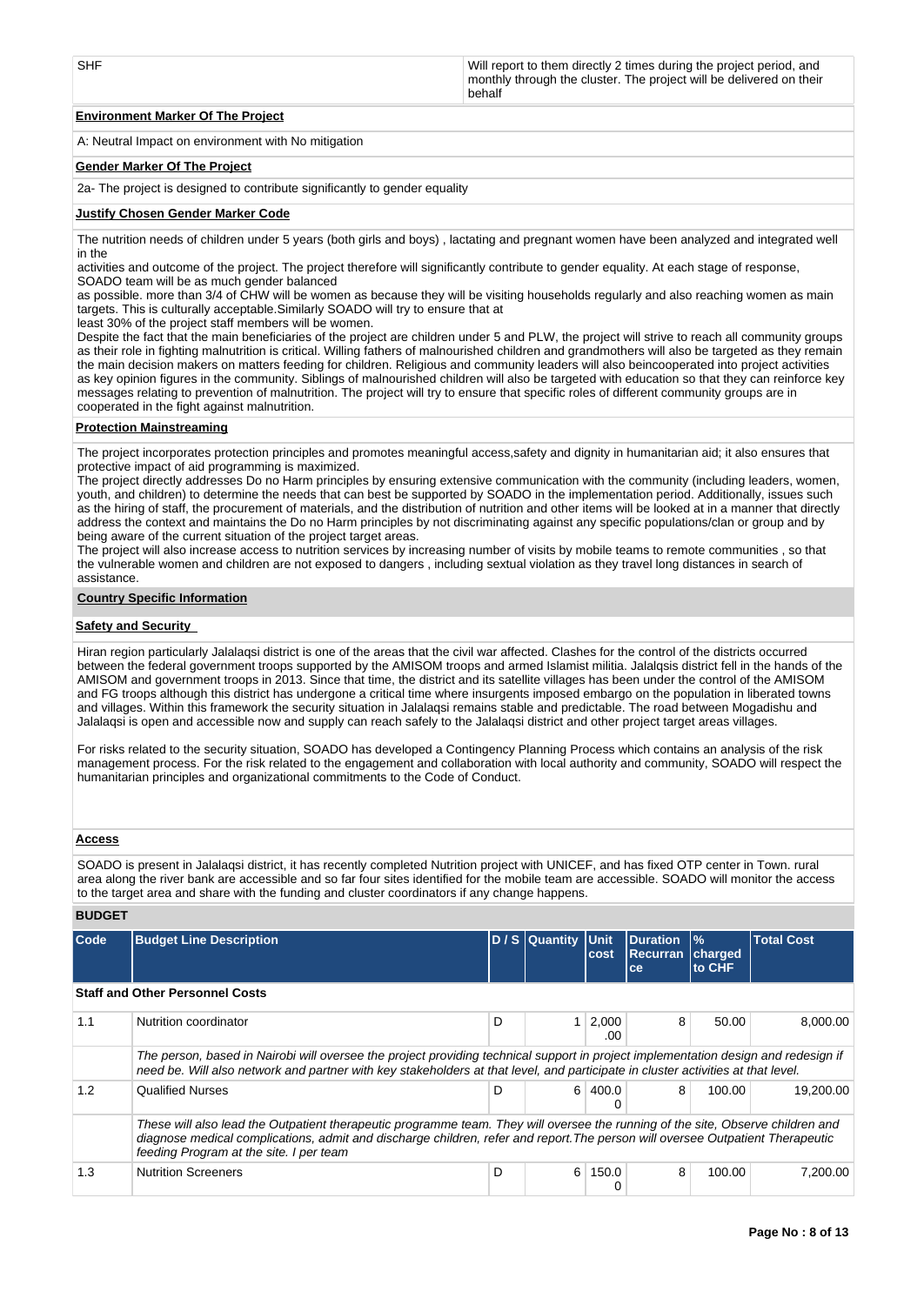|      | These will screen all children and Pregnant and lactating women coming to the site using both Mid upper arm circumference and<br>refer to the nurse for decision.                                                                                                                                                                         |   |                |                            |   |        |            |
|------|-------------------------------------------------------------------------------------------------------------------------------------------------------------------------------------------------------------------------------------------------------------------------------------------------------------------------------------------|---|----------------|----------------------------|---|--------|------------|
| 1.4  | <b>Nutrition registrars</b>                                                                                                                                                                                                                                                                                                               | D |                | 6 150.0<br>0               | 8 | 100.00 | 7,200.00   |
|      | These will collect data on all who come to the site and are admitted. They will also ensure the records are updated each time<br>beneficiaries visit the site; all registers relating to Outpatient therapeutic programme activities will be handled by these.                                                                            |   |                |                            |   |        |            |
| 1.5  | <b>Nutrition distributors</b>                                                                                                                                                                                                                                                                                                             | D |                | 6 100.0<br>0               | 8 | 100.00 | 4,800.00   |
|      | These will be in charge of distributing supplies to beneficiaries as prescribed. They will also keep a record of the same and share<br>with the logistics officer daily.                                                                                                                                                                  |   |                |                            |   |        |            |
| 1.6  | Infant and Young child feeding and Nutrition health and<br>hygiene promotion IYCF / NHHP educators                                                                                                                                                                                                                                        | D |                | 6 400.0<br>0               | 8 | 100.00 | 19,200.00  |
|      | These will give Infant and young child feeding education and provide individual counseling to mothers and care givers. the person<br>will also provide Nutrition health and hygiene education in site. They will also ensure that staff and beneficiaries alike adhere to<br>hygiene and sanitation practices in the site.<br>1 per site. |   |                |                            |   |        |            |
| 1.7  | Community health workers (CHWs)                                                                                                                                                                                                                                                                                                           | D |                | $15$ 150.0<br><sup>0</sup> | 8 | 100.00 | 18,000.00  |
|      | Community health workers are necessary for campaigning, implementing and community awareness. 15 Community health<br>workers for 8 moths period with 150 US dollars salary each.                                                                                                                                                          |   |                |                            |   |        |            |
| 1.8  | M&E officer                                                                                                                                                                                                                                                                                                                               | D | 1 <sup>1</sup> | 600.0<br>0                 | 8 | 40.00  | 1,920.00   |
|      | He will monitor the project and give periodic reports on the progress. He will monitor all aspects of the project from staff<br>attendance, performance indicators, achievement of objectives and use of supplies. He will also do a process evaluation and end<br>term evaluation.                                                       |   |                |                            |   |        |            |
| 1.9  | Expanded program for immunisation (EPI) supervisor                                                                                                                                                                                                                                                                                        | D | 1 <sup>1</sup> | 400.0<br>$\Omega$          | 8 | 20.00  | 640.00     |
|      | S/he will oversee Expended programme of immunisation (EPI) activities, train the EPI team, request for supplies, provide<br>guidance and supportive supervision and request for supplies from the cold chain managers                                                                                                                     |   |                |                            |   |        |            |
| 1.10 | Logistic officer                                                                                                                                                                                                                                                                                                                          | D | 1              | 350.0<br>0                 | 8 | 70.00  | 1,960.00   |
|      | S/he will do daily logistic tracking of supplies, equipment, cars and truck. coordinations. one Qualified logistic officer for period of<br>8 months having a salary of 300 dollars per month                                                                                                                                             |   |                |                            |   |        |            |
| 1.11 | Store keepers                                                                                                                                                                                                                                                                                                                             | D |                | $1 \mid 180.0$<br>$\Omega$ | 8 | 100.00 | 1,440.00   |
|      | Use of a store needs someone responsible for supplies and maintain store records. Storekeeper will also be required to assist in<br>the ware house dispatching and loading of supplies every week. He will also work with the logistics officer to ensure stores in the<br>two fixed sites are well maintained and replenished.           |   |                |                            |   |        |            |
| 1.12 | Expanded Program for Immunisation EPI auxillary nurse                                                                                                                                                                                                                                                                                     | D |                | 6 250.0<br>0               | 8 | 100.00 | 12,000.00  |
|      | These will administer vaccines, request for them and report. 1 per team                                                                                                                                                                                                                                                                   |   |                |                            |   |        |            |
| 1.13 | Project manager                                                                                                                                                                                                                                                                                                                           | D | 1 <sup>1</sup> | 1,000<br>.00               | 8 | 100.00 | 8,000.00   |
|      | The person will oversee the day to day running of the project. Ensuring all goes well and coordinating activities. He will be based<br>in Jalalagsi and also provide technical guidance and direction.                                                                                                                                    |   |                |                            |   |        |            |
|      | <b>Section Total</b>                                                                                                                                                                                                                                                                                                                      |   |                |                            |   |        | 109,560.00 |
|      | <b>Supplies, Commodities, Materials</b>                                                                                                                                                                                                                                                                                                   |   |                |                            |   |        |            |
| 2.1  | Warehouse rental                                                                                                                                                                                                                                                                                                                          | D | 1              | 500.0<br>0                 | 8 | 100.00 | 4,000.00   |
|      | one warehouse facility in the project area to store Nutrition supply for 8 months.                                                                                                                                                                                                                                                        |   |                |                            |   |        |            |
| 2.2  | Integrated Management of Acute Malnutriton (IMAM) Training<br>of Community health workers and refreshment courses                                                                                                                                                                                                                         | D | 1              | 4,282<br>.20               | 1 | 100.00 | 4,282.20   |
|      | Training of the new teams on Integrated management of acute malnutrition (IMAM). cost will include cost of venue, food perdiem<br>, facilitator's fee and training material.56 participants will be trained including all project staff 40, community based staff 15 and<br>Project manager. Please refer to BoQ                          |   |                |                            |   |        |            |
| 2.3  | Infant and Young child feeding (IYCF)Training for he<br>community health workers and refereshment                                                                                                                                                                                                                                         | D |                | $1 \mid 3,372$<br>.20      | 1 | 100.00 | 3,372.20   |
|      | Training of the new teams on Infant and young child feeding (IYCF). cost will include cost of venue, food perdiem, facilitator's fee<br>and training material.Participants will include nurses6,CHW 15,NHHP/IYCF officer 6,Project manager 1,M and E 1, EPI<br>supervisor 1 and facilitator 1. Please refer to BoQ                        |   |                |                            |   |        |            |
| 2.4  | Expanded Program for Immunisation (EPI) training                                                                                                                                                                                                                                                                                          | D |                | $1 \mid 1,497$<br>.80      | 1 | 100.00 | 1,497.80   |
|      | Training of the new team onExpended programme of immunisation (EPI) and vitamin A supplementation. cost will include cost of<br>venue, food perdiem, facilitator's fee and training material. Participants will include EPI supervisor 1, EPI nurses 6, OTP Nurses<br>(Team leaders) 6, and project manager. Please refer to BoQ          |   |                |                            |   |        |            |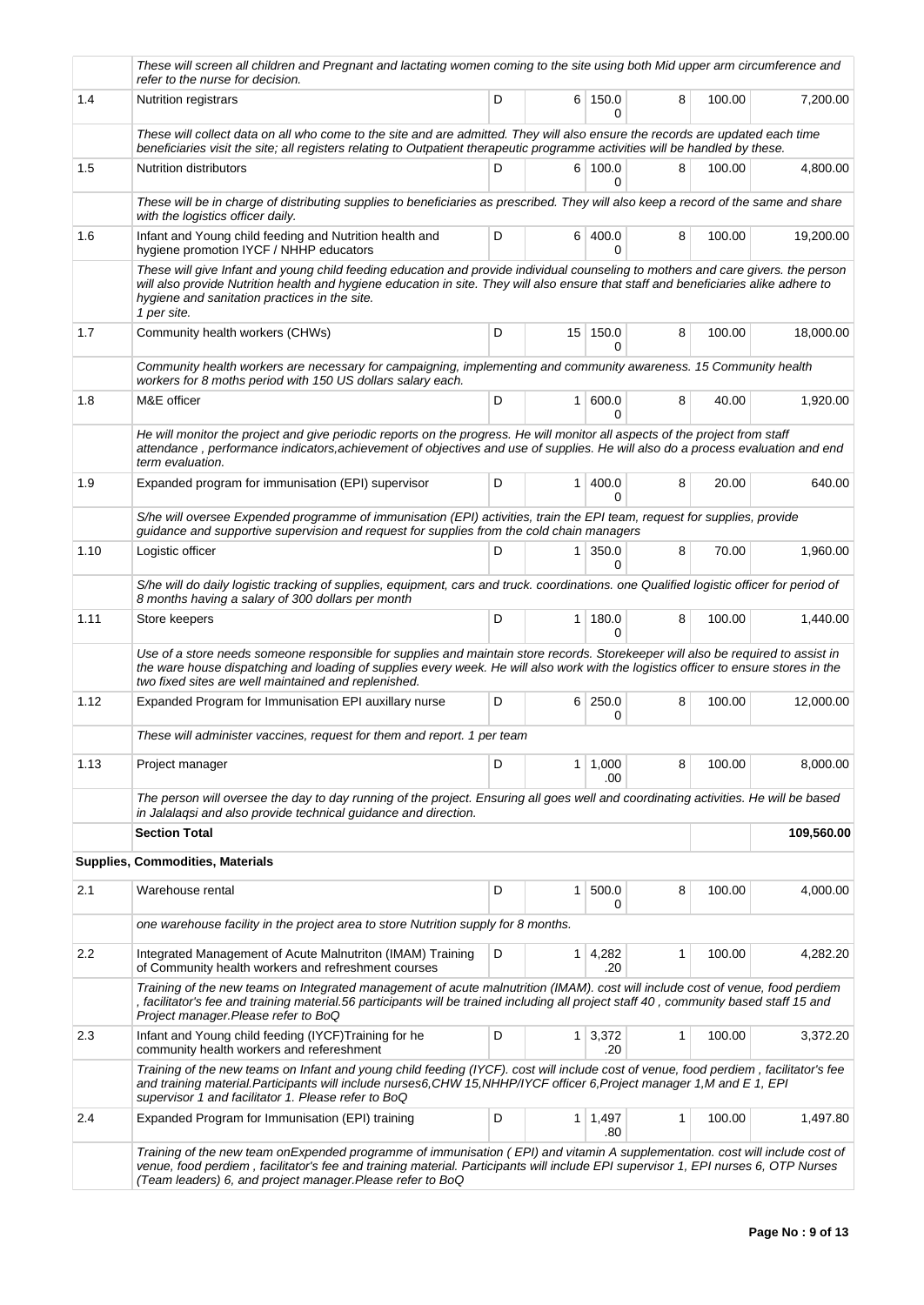| 2.5                     | Nutrition health and hygiene promotion (NHHP) training                                                                                                                                                                                                                                                                                                              | D |                | $1 \ 2,542$<br>.20    | 1            | 100.00    | 2,542.20   |
|-------------------------|---------------------------------------------------------------------------------------------------------------------------------------------------------------------------------------------------------------------------------------------------------------------------------------------------------------------------------------------------------------------|---|----------------|-----------------------|--------------|-----------|------------|
|                         | Training of the new team, both facility and community based, on nutrition health and hygiene promotion (NHHP), cost will include<br>cost of venue, food perdiem, facilitator's fee and training material. Participants will include nurses 6, CHW 15, NHHP/IYCF officer<br>6, Project manager 1, M and E 1, EPI supervisor 1 and facilitator 1. Please refer to BoQ |   |                |                       |              |           |            |
| 2.6                     | water for site use                                                                                                                                                                                                                                                                                                                                                  | D |                | $1 \mid 1,200$<br>.00 | 1            | 100.00    | 1,200.00   |
|                         | Water to be used by beneficiaries and teams for hand washing and drinking. Beneficiaries will need clean water for drinking and<br>for use during appetite test. Each of the 6 teams team will use 250L per week. each liter cost USD0.025. This will cover about<br>210 beneficiaries per week.                                                                    |   |                |                       |              |           |            |
|                         | <b>Section Total</b>                                                                                                                                                                                                                                                                                                                                                |   |                |                       |              |           | 16,894.40  |
| <b>Equipment</b>        |                                                                                                                                                                                                                                                                                                                                                                     |   |                |                       |              |           |            |
| 3.1                     | Team equipments                                                                                                                                                                                                                                                                                                                                                     | D | 1 <sup>1</sup> | 5,596<br>.00          | $\mathbf{1}$ | 100.00    | 5,596.00   |
|                         | Requirements to run the sites(Tents, chairs, mats, water storage equipment and tables). See BoQ attached.                                                                                                                                                                                                                                                           |   |                |                       |              |           |            |
|                         | <b>Section Total</b>                                                                                                                                                                                                                                                                                                                                                |   |                |                       |              |           | 5,596.00   |
| <b>Travel</b>           |                                                                                                                                                                                                                                                                                                                                                                     |   |                |                       |              |           |            |
| 5.1                     | Travel program manager - Nairobi to field for supervison. See<br>BoQ attached.                                                                                                                                                                                                                                                                                      | D |                | $1 \mid 1,760$<br>.00 | 1            | 100.00    | 1,760.00   |
|                         | Nutrition coordinator travels to Jalalagsi for supervision and technical support. He will join with the UNICEF supportive<br>supervision team team during their visits. Visits will be at the onset of the project and at end stage. The visit will also be used a<br>opportunity to evaluate the project.                                                          |   |                |                       |              |           |            |
| 5.2                     | Vehicle for hire                                                                                                                                                                                                                                                                                                                                                    | D |                | $2 \mid 1,400$<br>.00 | 8            | 100.00    | 22,400.00  |
|                         | Vehicles will be required for mobile team covering Afgooye, Carishley, Dirgoyes and Baqdaad Bari. These will transport both team<br>members and supplies to the various mobile sites, some villages are very far in remote areas.                                                                                                                                   |   |                |                       |              |           |            |
| <b>Section Total</b>    |                                                                                                                                                                                                                                                                                                                                                                     |   |                |                       |              |           | 24,160.00  |
|                         | <b>General Operating and Other Direct Costs</b>                                                                                                                                                                                                                                                                                                                     |   |                |                       |              |           |            |
| 7.1                     | Office rent                                                                                                                                                                                                                                                                                                                                                         | D | 1 <sup>1</sup> | 500.0<br>0            | 8            | 100.00    | 4,000.00   |
|                         | Office rent for Jalalaqsi.                                                                                                                                                                                                                                                                                                                                          |   |                |                       |              |           |            |
| 7.2                     | Office communication and internet                                                                                                                                                                                                                                                                                                                                   | D | 1 <sup>1</sup> | 250.0<br>0            | 8            | 100.00    | 2,000.00   |
|                         | Offices need Telephones and internet to facilitate activities in the Jalalagsi office. See BoQ attached.                                                                                                                                                                                                                                                            |   |                |                       |              |           |            |
| 7.3                     | <b>Utilities</b>                                                                                                                                                                                                                                                                                                                                                    | D |                | 1 189.0<br>0          | 8            | 100.00    | 1,512.00   |
|                         | Electricity and water for jalalagsi office use so accomplish duty smoothly. See BoQ                                                                                                                                                                                                                                                                                 |   |                |                       |              |           |            |
| 7.4                     | Office stationery                                                                                                                                                                                                                                                                                                                                                   | D | 1 <sup>1</sup> | 369.0<br>0            | 1            | 100.00    | 369.00     |
|                         | Stationery supplies for daily use for office operations. Pleases see BoQ                                                                                                                                                                                                                                                                                            |   |                |                       |              |           |            |
| $7.5$                   | Bank fees                                                                                                                                                                                                                                                                                                                                                           | D |                | $1 \mid 1,633$<br>.80 | 1            | 100.00    | 1,633.80   |
|                         | bank charges or bank transfer fees from main bank to district level is calculated based on 1% of from the total budget                                                                                                                                                                                                                                              |   |                |                       |              |           |            |
|                         | <b>Section Total</b>                                                                                                                                                                                                                                                                                                                                                |   |                |                       |              |           | 9,514.80   |
| <b>SubTotal</b>         |                                                                                                                                                                                                                                                                                                                                                                     |   | 72.00          |                       |              |           | 165,725.20 |
| Direct                  |                                                                                                                                                                                                                                                                                                                                                                     |   |                |                       |              |           | 165,725.20 |
| Support                 |                                                                                                                                                                                                                                                                                                                                                                     |   |                |                       |              |           |            |
| <b>PSC Cost</b>         |                                                                                                                                                                                                                                                                                                                                                                     |   |                |                       |              |           |            |
| <b>PSC Cost Percent</b> |                                                                                                                                                                                                                                                                                                                                                                     |   |                |                       | 7.00         |           |            |
| PSC Amount              |                                                                                                                                                                                                                                                                                                                                                                     |   |                |                       |              | 11,600.76 |            |
| <b>Total Cost</b>       |                                                                                                                                                                                                                                                                                                                                                                     |   |                |                       |              |           | 177,325.96 |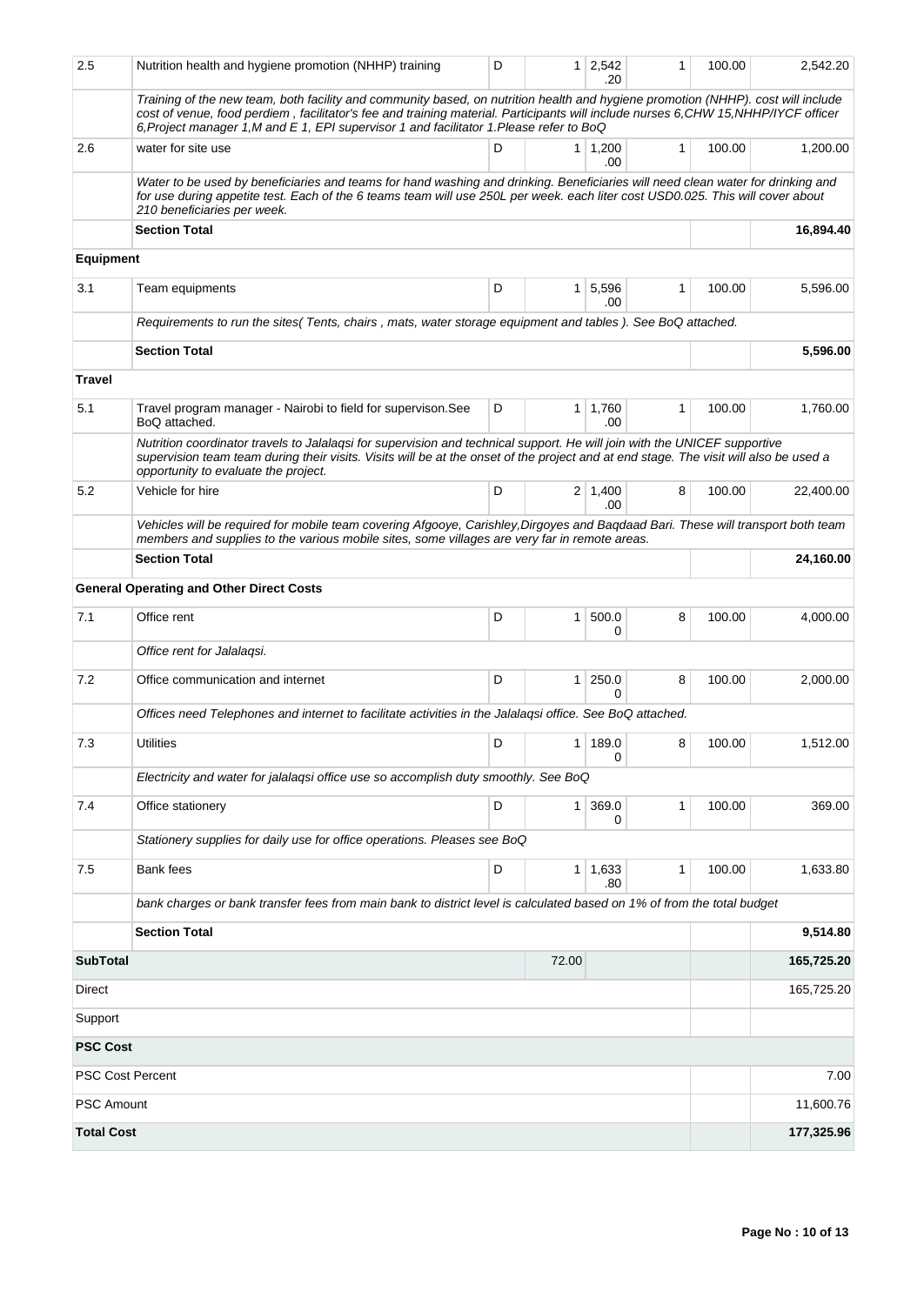# **Project Locations**

| <b>Location</b>                   | <b>Estimated</b><br>percentage<br>of budget<br>for each<br><b>location</b> | <b>Estimated number of beneficiaries</b><br>for each location |       |             |       |              | <b>Activity Name</b>                                                                                                                                                                                                                                                                                                                                                                                                                                                                                                                                                                                                                                                                                                                                                                       |
|-----------------------------------|----------------------------------------------------------------------------|---------------------------------------------------------------|-------|-------------|-------|--------------|--------------------------------------------------------------------------------------------------------------------------------------------------------------------------------------------------------------------------------------------------------------------------------------------------------------------------------------------------------------------------------------------------------------------------------------------------------------------------------------------------------------------------------------------------------------------------------------------------------------------------------------------------------------------------------------------------------------------------------------------------------------------------------------------|
|                                   |                                                                            | Men                                                           | Women | <b>Boys</b> | Girls | <b>Total</b> |                                                                                                                                                                                                                                                                                                                                                                                                                                                                                                                                                                                                                                                                                                                                                                                            |
| Hiraan -> Jalalaqsi -> Afgooye    | 12                                                                         | 31                                                            | 587   | 645         | 605   | 1,868        | Activity 1.1.1 : Screen 7505 (boys and girls) for<br>severe acute malnutrition and referral of 1866 to<br>targeted supplementary feeding and 127 to<br>stabilization centers<br>Activity 1.1.2 : Treatment of severe acute<br>malnutrition among children under five 847 (427)<br>boys and 420 girls)<br>Activity 2.1.2 : - Educating 3377 pregnant and<br>lactating women on optimal IYCF in all sites and<br>in the community.<br>-Individual Counseling of 240 pregnant and<br>lactating women with non response children or<br>children with difficulty in feeding<br>Activity 3.1.1 : Training of 56 personnelle, 40<br>project staff (27 male and 13 female) and<br>16community based (4 male and 12 female)staff<br>on integrated management of acute malnutrition<br>(IMAM)        |
| Hiraan -> Jalalaqsi -> Cariishley | 13                                                                         |                                                               | 563   | 644         | 607   |              | 1,814 Activity 1.1.1 : Screen 7505 (boys and girls) for<br>severe acute malnutrition and referral of 1866 to<br>targeted supplementary feeding and 127 to<br>stabilization centers<br>Activity 1.1.2 : Treatment of severe acute<br>malnutrition among children under five 847 (427)<br>boys and 420 girls)<br>Activity 2.1.2 : - Educating 3377 pregnant and<br>lactating women on optimal IYCF in all sites and<br>in the community.<br>-Individual Counseling of 240 pregnant and<br>lactating women with non response children or<br>children with difficulty in feeding<br>Activity 3.1.1 : Training of 56 personnelle, 40<br>project staff (27 male and 13 female) and<br>16community based (4 male and 12 female) staff<br>on integrated management of acute malnutrition<br>(IMAM) |
| Hiraan -> Jalalaqsi -> Dirgoys    | 10                                                                         |                                                               | 563   | 644         | 607   |              | 1,814 Activity 1.1.1 : Screen 7505 (boys and girls) for<br>severe acute malnutrition and referral of 1866 to<br>targeted supplementary feeding and 127 to<br>stabilization centers<br>Activity 1.1.2 : Treatment of severe acute<br>malnutrition among children under five 847 (427<br>boys and 420 girls)<br>Activity 2.1.2 : - Educating 3377 pregnant and<br>lactating women on optimal IYCF in all sites and<br>in the community.<br>-Individual Counseling of 240 pregnant and<br>lactating women with non response children or<br>children with difficulty in feeding<br>Activity 3.1.1 : Training of 56 personnelle, 40<br>project staff (27 male and 13 female) and<br>16community based (4 male and 12 female)staff<br>on integrated management of acute malnutrition<br>(IMAM)   |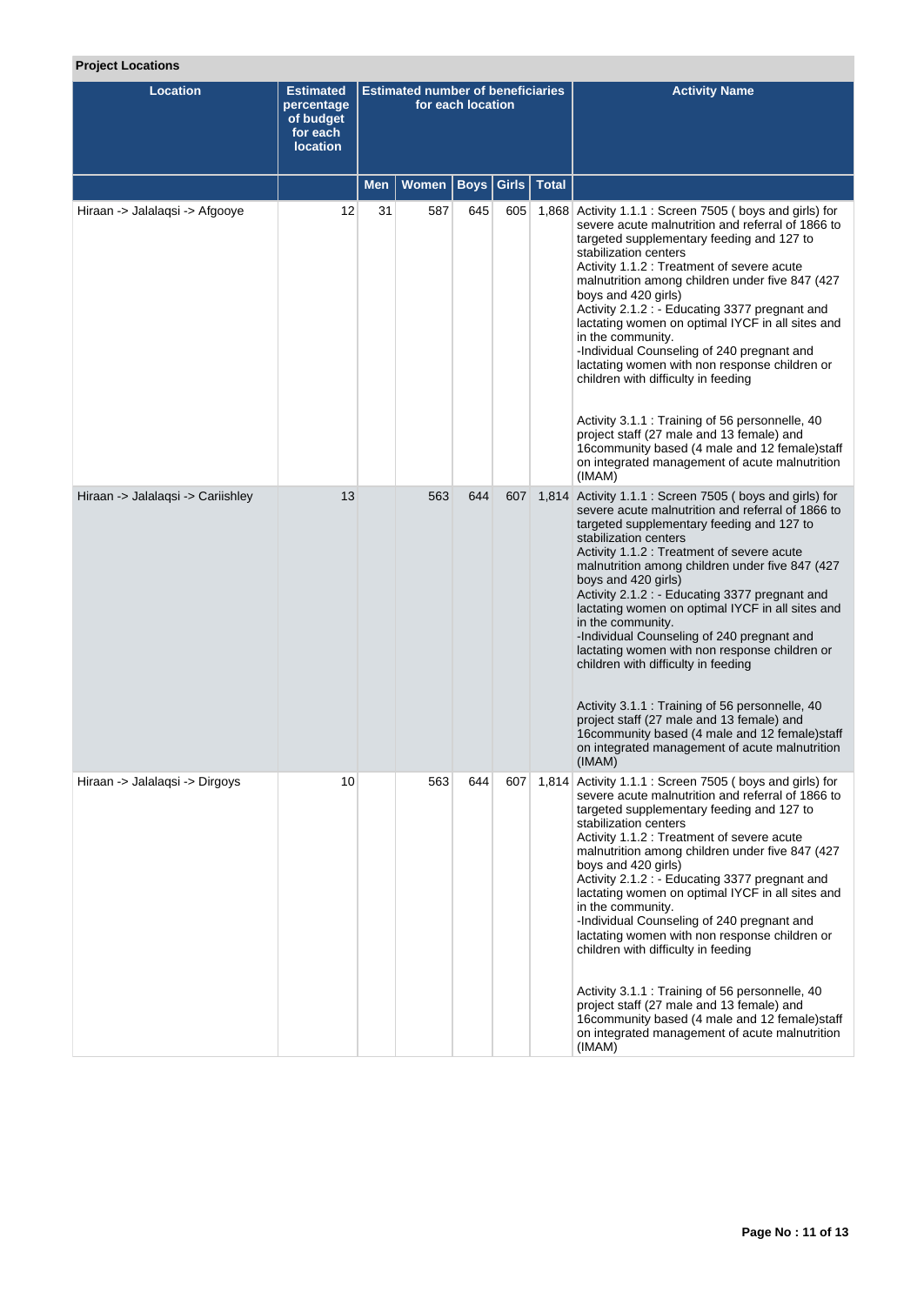| Hiraan -> Jalalaqsi -> Jalalaqsi       | 40 | 563 | 644 |     |       | 607 1,814 Activity 1.1.1 : Screen 7505 (boys and girls) for<br>severe acute malnutrition and referral of 1866 to<br>targeted supplementary feeding and 127 to<br>stabilization centers<br>Activity 1.1.2 : Treatment of severe acute<br>malnutrition among children under five 847 (427<br>boys and 420 girls)<br>Activity 2.1.1 : Deworming of 7505 children (boys<br>and girls $) > 1$ year bi annually<br>Activity 2.1.2 : - Educating 3377 pregnant and<br>lactating women on optimal IYCF in all sites and<br>in the community.<br>-Individual Counseling of 240 pregnant and<br>lactating women with non response children or<br>children with difficulty in feeding<br>Activity 3.1.1 : Training of 56 personnelle, 40<br>project staff (27 male and 13 female) and<br>16community based (4 male and 12 female) staff<br>on integrated management of acute malnutrition<br>(IMAM)<br>Activity 3.1.2 : Training of 31 personnel, 15<br>project staff (6 male and 9 female) and<br>16community based (4 male and 12 female) staff<br>on nutrition health and hygiene promotion |
|----------------------------------------|----|-----|-----|-----|-------|-------------------------------------------------------------------------------------------------------------------------------------------------------------------------------------------------------------------------------------------------------------------------------------------------------------------------------------------------------------------------------------------------------------------------------------------------------------------------------------------------------------------------------------------------------------------------------------------------------------------------------------------------------------------------------------------------------------------------------------------------------------------------------------------------------------------------------------------------------------------------------------------------------------------------------------------------------------------------------------------------------------------------------------------------------------------------------------|
| Hiraan -> Jalalaqsi -> Waasame         | 10 | 563 | 644 | 607 | 1,814 | Activity 1.1.1 : Screen 7505 (boys and girls) for<br>severe acute malnutrition and referral of 1866 to<br>targeted supplementary feeding and 127 to<br>stabilization centers<br>Activity 1.1.2 : Treatment of severe acute<br>malnutrition among children under five 847 (427)<br>boys and 420 girls)<br>Activity 2.1.2 : - Educating 3377 pregnant and<br>lactating women on optimal IYCF in all sites and<br>in the community.<br>-Individual Counseling of 240 pregnant and<br>lactating women with non response children or<br>children with difficulty in feeding<br>Activity 3.1.1 : Training of 56 personnelle, 40<br>project staff (27 male and 13 female) and<br>16community based (4 male and 12 female) staff<br>on integrated management of acute malnutrition<br>(IMAM)                                                                                                                                                                                                                                                                                                |
| Hiraan -> Jalalaqsi -> Baqdaad<br>Bari | 15 | 563 | 644 |     |       | 607 1,814 Activity 1.1.1 : Screen 7505 (boys and girls) for<br>severe acute malnutrition and referral of 1866 to<br>targeted supplementary feeding and 127 to<br>stabilization centers<br>Activity 1.1.2 : Treatment of severe acute<br>malnutrition among children under five 847 (427<br>boys and 420 girls)<br>Activity 2.1.2 : - Educating 3377 pregnant and<br>lactating women on optimal IYCF in all sites and<br>in the community.<br>-Individual Counseling of 240 pregnant and<br>lactating women with non response children or<br>children with difficulty in feeding<br>Activity 3.1.1 : Training of 56 personnelle, 40<br>project staff (27 male and 13 female) and<br>16community based (4 male and 12 female)staff<br>on integrated management of acute malnutrition<br>(IMAM)                                                                                                                                                                                                                                                                                        |

**Documents**

| <b>Category Name</b>    | Document Description           |
|-------------------------|--------------------------------|
| <b>Budget Documents</b> | SAMPLE OF bog.xls              |
| <b>Budget Documents</b> | BOQs table-SOADO.xls           |
| <b>Budget Documents</b> | BOOs table-SOADO.xls           |
| <b>Budget Documents</b> | BOQs table-SOADO revised.xls   |
| <b>Budget Documents</b> | SOADO BoQ revised 16-02-17.xls |